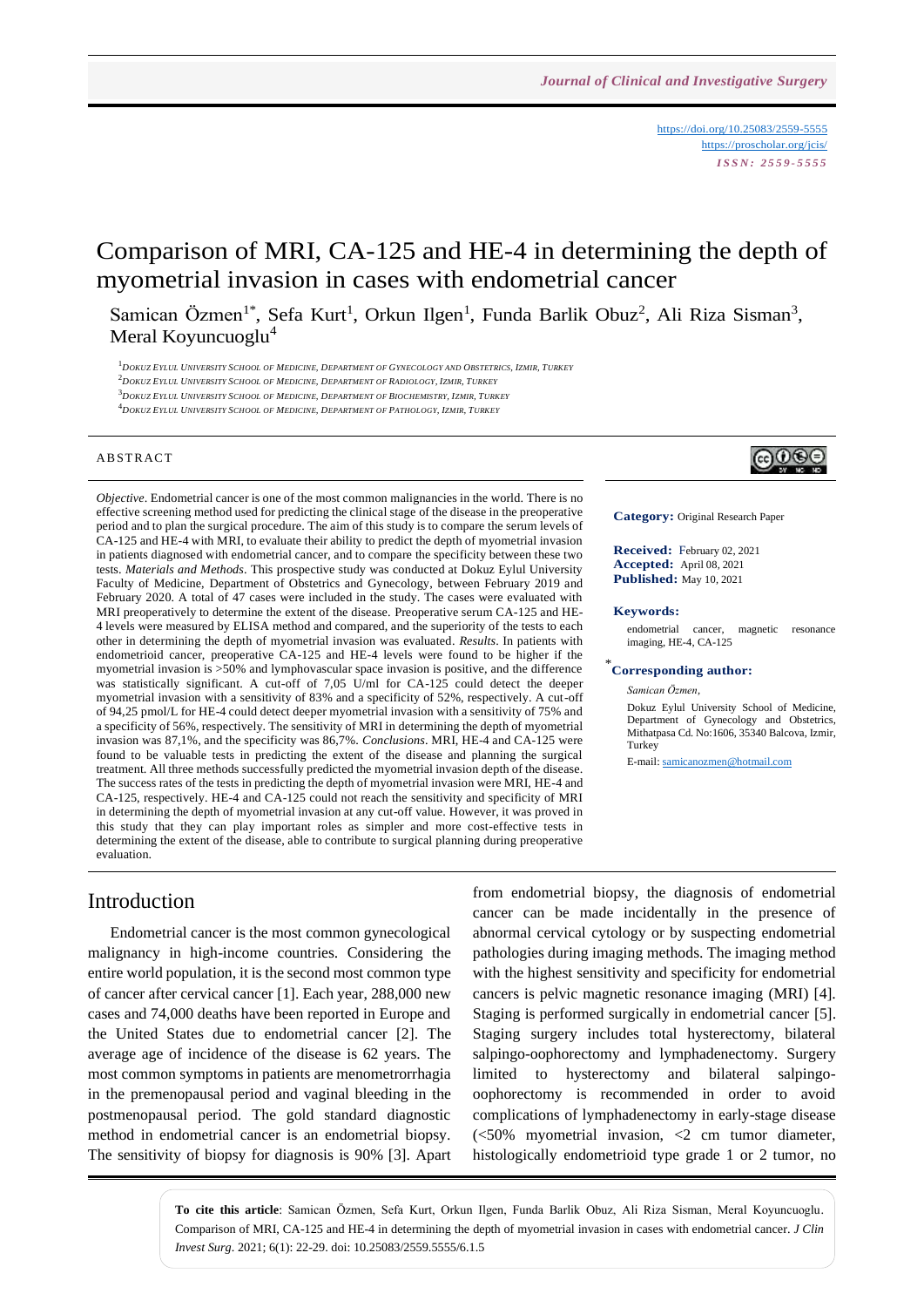evidence of extension outside the uterus during surgery, no cervical involvement) [6]. Since the disease usually presents with signs and symptoms in the early stages, the prognosis of endometrial cancer is good. For this reason, there is no tumor marker specifically researched for endometrial cancer. CA-125 (Cancer Antigen-125) and HE-4 (Human Epididymis Protein-4) are among the tumor markers that have been shown to be effective in terms of endometrial cancer.

The clinical use of CA-125 is mainly in ovarian cancer. There are studies showing that the increase in serum CA-125 levels in endometrial cancer may be associated with advanced-stage disease and the need for adjuvant therapy [7].

Human Epididymis Protein-4 (HE-4) was first detected in 1999 by Schummer et al. in ovarian cancer tissue [8]. In the following years, it has been shown that HE-4 may be useful in distinguishing patients with endometrial cancer from healthy patients. HE-4 is also useful in determining advanced-stage disease [9,10]. Angioli et al. showed that serum concentration of >70 pmol/L has the highest sensitivity, specificity and positive prognostic value for endometrial cancer [11].

The aim of this study is to evaluate the capacity of MRI, CA-125 and HE-4 serum levels in predicting the depth of myometrial invasion in the preoperative period in patients diagnosed with endometrial cancer, and to determine a possible superiority between these tests.

### Materials and Methods

This prospective study was conducted at Dokuz Eylul University Faculty of Medicine, Department of Obstetrics and Gynecology, between February 2019 and February 2020. The study was approved by The Ethics Committee of Clinical Research of Dokuz Eylul University (protocol number: 4594-GOA, 06.03.2019). Written informed consent was obtained from all patients. All patients who underwent surgery for endometrial cancer during the specified period were included in the study. Exclusion criteria were the patients without preoperative endometrial biopsy, patients who were not investigated by magnetic resonance imaging before surgery, patients who had previously received chemotherapy/ radiotherapy for endometrial cancer, patients with another synchronous tumor, and patients who had been previously treated in other hospitals.

The surgical staging was performed by total hysterectomy and bilateral salpingo-oophorectomy, with or without pelvic and paraaortic lymph node dissection according to the results of the frozen section. Stage of patients, histological subtype, the grade of the disease and other parameters were classified. Contrast-enhanced magnetic resonance imaging was used as the imaging

method. Magnetic resonance imaging was performed by Dokuz Eylul University Department of Radiology. Imaging of the patients was obtained with Philips MR Systems Ingenia 1.5T MR imaging device (Philips Healthcare/ Philips Medical Systems B.V, The Netherlands). The contrast agent Gadoterat Meglumin (Dotarem, Guarbet İlaç Medical Malzemeleri ve Cihazlar San. Ve Tic. A.Ş) was applied as 10 ccs. T2W images were used to evaluate the depth of myometrial invasion in MR imaging. Invasion depth was calculated in post-contrast series, especially in cases where irregularities were observed in the endometrium-myometrium junction and the continuity of the endometrial line was lost. "Depth of invasion/ myometrial thickness x 100%" equation was used for calculation. The evaluation was made by the same radiologist for all patients. Serum CA-125 levels were measured with RayBio Human CA125 ELISA kit, serum HE-4 levels were measured with Human HE-4 PicoKine ELISA kit. Afterward, the findings of CA-125, HE-4 and MR imaging were compared with the postoperative pathology reports. Superiority of the tests over each other was evaluated.

SPSS 24.0 was used for statistical analysis. Descriptive statistical methods (mean, standard deviation, median, minimum-maximum) and Mann-Whitney-U test were used for comparison between two groups. Kruskal-Wallis test was used for comparison of more than two groups and Ttest was used in the comparison of independent samples' average. ROC (Receiver Operating Characteristics) analysis was performed to estimate the performances of CA-125 and HE-4 markers in evaluating the depth of myometrial invasion. Cohen's Kappa test was performed to evaluate the compatibility of myometrial invasion depth in magnetic resonance imaging and the depth of myometrial invasion as a result of the final pathology. Again, Cohen's Kappa test was used to evaluate the compatibility of endometrial sampling and diagnosis type.  $p<0,05$  was accepted as statistically significant.

#### Results

A total of 47 patients who underwent surgery during the specified period were included in the study. The mean age of 47 patients was  $61.7 \pm 8.4$  (range 41-79). At least one comorbid disease was detected in 34 (72%) of the patients. The demographic characteristics of the patients are presented in Table 1.

41 of the 47 patients were diagnosed after menopause. 39 patients were diagnosed as endometrioid type of cancer, while non-endometrioid cancers were seen in 8 patients (undifferentiated type carcinoma, mixed type carcinoma, clear cell carcinoma, serous carcinoma) (Table 2).

The frozen section was studied during the operation in 40 of 47 patients. The comparison of the results of the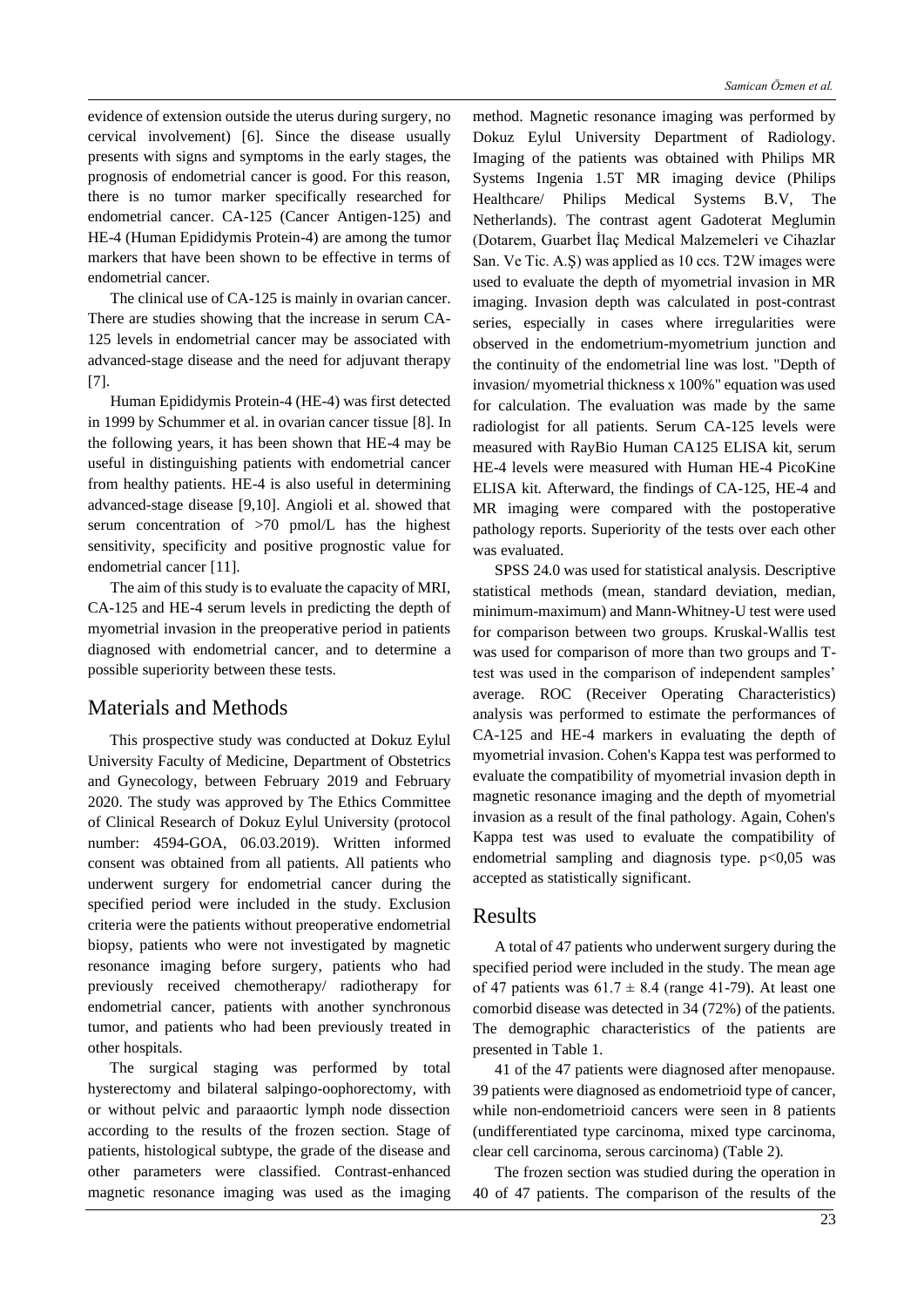frozen section with final pathology is presented in Table 3. In 3 patients, the frozen section reported <50% myometrial invasion. In those 3 patients, the final pathology reported that the myometrial invasion was above 50%. Endometrial cancer was not observed in two patients as the result of the final pathology. One of these patients had hyperplasia with atypia. The other patient was cured after dilatation and curettage. Histological grades of patients were detected as follows; 65% grade 1, 19% grade 2, and 16% grade 3. 32 patients were diagnosed with stage 1 disease, 7 were diagnosed with stage 2 disease and 6 patients were diagnosed with stage 3 disease (Table 4).

When all cases participating in the study are considered, the results of the ROC analysis in the evaluations made with MRI, HE-4, CA-125 and ultrasonography (USG) for more than 50% depth of myometrial invasion are shown in Table 5 and Figure 1. According to these results, when evaluating all patients regardless of endometrial cancer type, there is no procedure that significantly predicts the depth of myometrial invasion, except for MRI. The sensitivity of MRI in predicting the depth of myometrial invasion was 87.1%, and its specificity was 86.7%.

In Table 6 and Figure 2 are presented the ROC analysis of MRI, HE-4, CA-125 and ultrasonography, which were used to determine the depth of myometrial invasion in patients with endometrioid cancers. According to these results, CA-125 and HE-4 have been shown to be effective in predicting the depth of myometrial invasion, in addition to MRI. For ultrasonography, the area under the curve is 0,555 and this value is not statistically significant. Therefore, there is no cut-off value for endometrial thickness in ultrasonography that could help to predict the depth of myometrial invasion.

| Table 1. Demographic characteristics of the patients |                |  |  |
|------------------------------------------------------|----------------|--|--|
|                                                      | N:47           |  |  |
| Age (year)                                           | $61,7 \pm 8,4$ |  |  |
|                                                      | $(41-79)$      |  |  |
| Gravida                                              | $2,9 \pm 1,8$  |  |  |
|                                                      | $(0-8)$        |  |  |
| Parity, mean                                         | $2,2 \pm 1,4$  |  |  |
| <b>Parity</b>                                        |                |  |  |
| Nulliparous                                          | 6(13%)         |  |  |
| Multiparous                                          | 4 (87%)        |  |  |
| <b>Comorbidities</b>                                 |                |  |  |
| No                                                   | 13 (28%)       |  |  |
| Yes                                                  | 34 (72%)       |  |  |
| <b>High Blood Pressure</b>                           | 13             |  |  |
| <b>Diabetes Mellitus</b>                             | 4              |  |  |
| $HBP+DM$                                             | 8              |  |  |
| Other (OSAS, epilepsy etc.)                          | 9              |  |  |
| <b>Menopausal status</b>                             |                |  |  |
| Postmenopausal                                       | 41 (87%)       |  |  |
| Premenopausal                                        | 6(13%)         |  |  |
| LMP in postmenopausal patients,<br>mean              | $15,2 \pm 8,2$ |  |  |
| Abbreviations: HBP, high blood pressure; DM,         |                |  |  |
| diabetes mellitus; LMP, last menstrual period        |                |  |  |

| <b>Table 2.</b> The detection rate of endometrial biopsy |                                |                  |                             |                            |  |
|----------------------------------------------------------|--------------------------------|------------------|-----------------------------|----------------------------|--|
| <b>Endometrial Biopsy</b>                                | Pathology, $n$ $(\frac{9}{6})$ |                  | Number of patients,         | p value                    |  |
|                                                          | Endometrioid                   | Non-Endometrioid | $n\left(\frac{0}{0}\right)$ |                            |  |
| Endometrioid                                             | 36 (97,3%)                     | $2(25,0\%)$      | 38 (84,4%)                  |                            |  |
| Non-Endometrioid                                         | 1(2,7%)                        | $6(75,0\%)$      | 7(15,6%)                    | Kappa<br>$0,760 \le 0,001$ |  |
| Number of patients, $n$ (%)                              | 37 (100%)                      | $8(100\%)$       | 45 (100%)                   |                            |  |

Table 3. Comparison of the results of the frozen section with final pathology

|           | Myometrial invasion <50% | Myometrial invasion $>50\%$ | <b>Number of patients</b> |
|-----------|--------------------------|-----------------------------|---------------------------|
| Frozen    |                          |                             | 40                        |
| Pathology | 29                       |                             | 40                        |

Г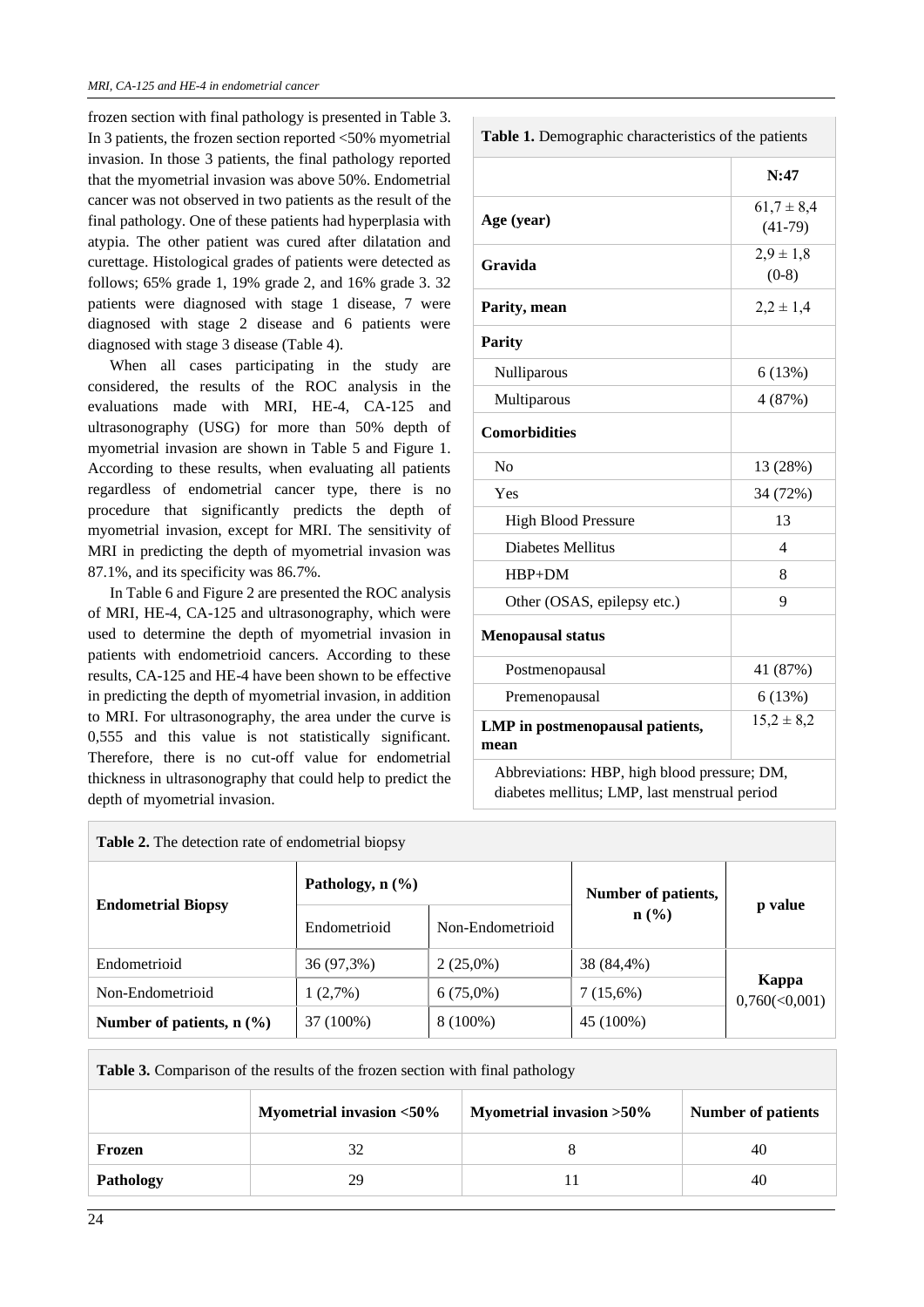**Table 4.** Clinicopathological characteristics

|                              | <b>Endometrial Cancer Type</b>                      |                                       |                         |           |  |
|------------------------------|-----------------------------------------------------|---------------------------------------|-------------------------|-----------|--|
|                              | <b>Endometrioid</b><br>37 (82%)<br>$61,35 \pm 8,99$ |                                       | <b>Non-Endometrioid</b> |           |  |
| <b>Number of patients</b>    |                                                     |                                       | 8(18%)<br>$63 \pm 8,08$ |           |  |
| Age, mean $(\pm SD)$         |                                                     |                                       |                         |           |  |
| Grade                        | Grade 1<br>Grade 2<br>Grade 3                       | 24 (64,8%)<br>7(18,9%)<br>$6(16,3\%)$ |                         |           |  |
| Depth of myometrial invasion | N <sub>O</sub>                                      | 5(14%)                                | N <sub>O</sub>          | 2(26%)    |  |
|                              | $<,50\%$                                            | 20 (54%)                              | $< \!\!50\%$            | 3(37%)    |  |
|                              | $> 50\%$                                            | 12 (32%)                              | $> 50\%$                | 3(37%)    |  |
| <b>Peritoneal cytology</b>   | $PC (+)$                                            | $4(11\%)$                             | $PC(+)$                 | $0(0\%)$  |  |
|                              | $PC(-)$                                             | 32 (86%)                              | $PC(-)$                 | 7(88%)    |  |
|                              | Not clear                                           | 1(3%)                                 | Not clear               | $1(12\%)$ |  |
| <b>LVSI</b>                  | $LVSI$ (+)                                          | 9(24%)                                | $LVSI$ (+)              | 3(38%)    |  |
|                              | $LVSI$ (-)                                          | 28 (76%)                              | $LVSI$ (-)              | 5(72%)    |  |
| Lymph node metastasis        | $LN(+)$                                             | $0(0\%)$                              | $LN(+)$                 | 2(25%)    |  |
|                              | $LN(-)$                                             | 19(51%)                               | $LN(-)$                 | 5(63%)    |  |
|                              | Not sampled                                         | 18 (49%)                              | Not sampled             | $1(12\%)$ |  |
| <b>Stage</b>                 | Stage 1                                             | 28 (76%)                              | Stage 1                 | $4(50\%)$ |  |
|                              | Stage 2                                             | 6(16%)                                | Stage 2                 | 1(12%)    |  |
|                              | Stage 3                                             | 3(8%)                                 | Stage 3                 | 3(38%)    |  |

Abbreviations: LVSI - lymphovascular space invasion; LN - lymph node

| <b>Table 5.</b> ROC analysis when all patients were considered |                            |               |                |  |  |  |
|----------------------------------------------------------------|----------------------------|---------------|----------------|--|--|--|
|                                                                | AUC (Area under the curve) | 95% CI        | <b>p</b> value |  |  |  |
| MRI                                                            | 0.842                      | 0.713-0.971   | < 0.001        |  |  |  |
| HE-4                                                           | 0.629                      | $0,440-0,818$ | 0.157          |  |  |  |

| $HE-4$     | 0.629                                             | 0.440-0.818 | 0.157 |
|------------|---------------------------------------------------|-------------|-------|
| $CA-125$   | 0.656                                             | 0.483-0.830 | 0.087 |
| <b>USG</b> | 0.564                                             | 0.372-0.756 | 0.496 |
|            | Table 6. ROC analysis in endometrioid type cancer |             |       |

|            | AUC (Area under the curve) | 95% CI          | <b>p</b> value |  |
|------------|----------------------------|-----------------|----------------|--|
| <b>MRI</b> | 0.840                      | 0,689-0,991     | 0,001          |  |
| $HE-4$     | 0.737                      | $0.561 - 0.913$ | 0,021          |  |
| $CA-125$   | 0.717                      | 0,535-0,899     | 0,035          |  |
| <b>USG</b> | 0.555                      | 0,336-0,773     | 0,606          |  |



**Figure 1**. ROC curve for myometrial invasion depth regardless of endometrial cancer type



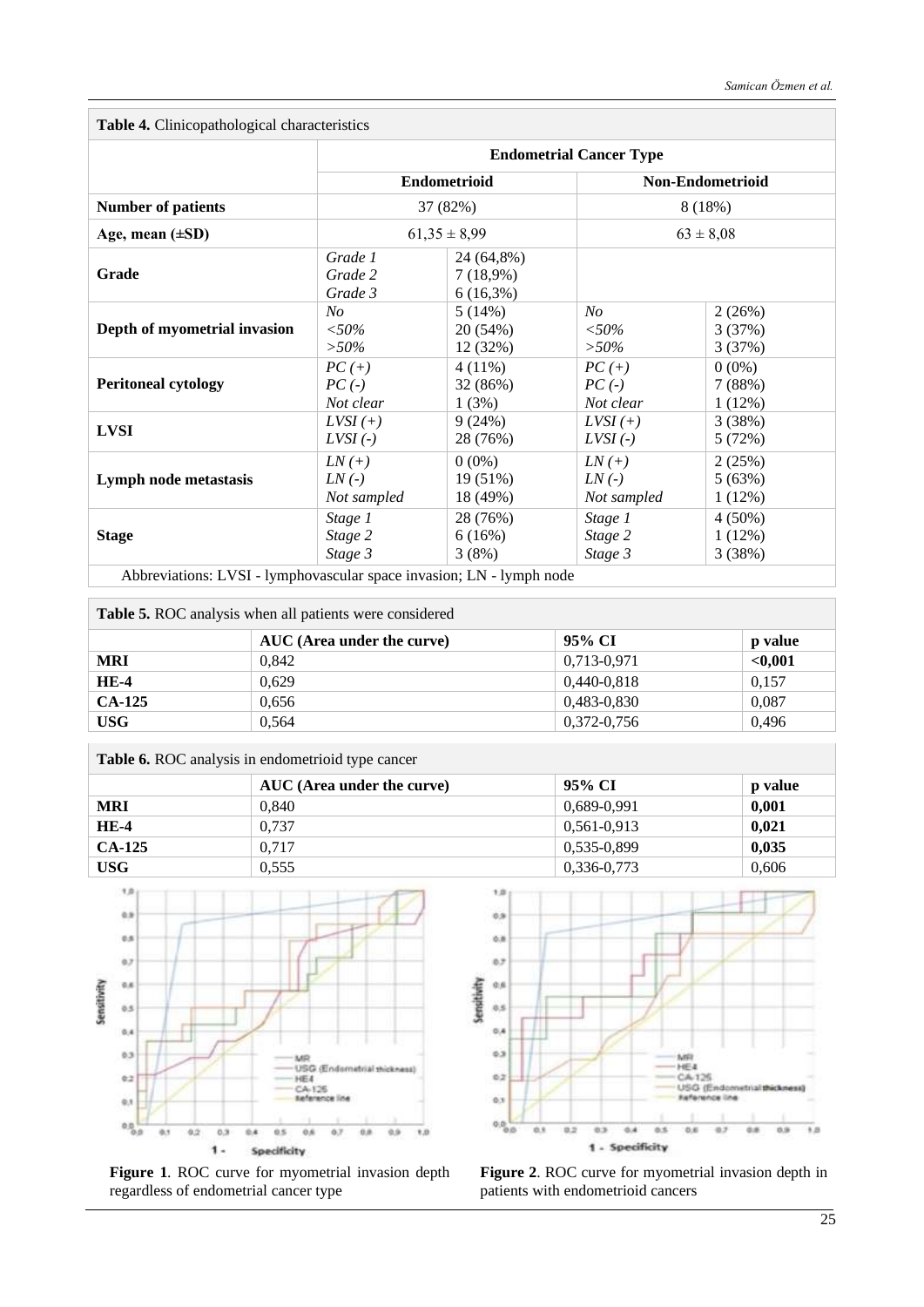|                            |                |                | CA-125 (U/ml)   | $HE-4$ (pmol/L) |                   |             |
|----------------------------|----------------|----------------|-----------------|-----------------|-------------------|-------------|
|                            |                | $\mathbf n$    | Mean (SD)       | p value         | Mean (SD)         | p value     |
| <b>Myometrial</b>          | No or $<$ 50%  | 25             | $9,3 \pm 6,5$   |                 | $95,4 \pm 68,5$   |             |
| <i>invasion</i>            | $>50\%$        | 12             | $23,5 \pm 22,2$ | $p = 0,035$     | $193,1 \pm 131,2$ | $p = 0,021$ |
|                            |                |                |                 |                 |                   |             |
| <b>LVSI</b>                | N <sub>o</sub> | 28             | $11,4 \pm 13,8$ |                 | $102,6 \pm 77,8$  | $p = 0,025$ |
|                            | Yes            | 9              | $21,8 \pm 16,4$ | $p = 0,020$     | $203,3 \pm 135,5$ |             |
|                            |                |                |                 |                 |                   |             |
| <b>LN</b> Metastasis       | N <sub>o</sub> | 15             | $15,9 \pm 12,8$ | $p = 0,500$     | $134,1 \pm 110,8$ | $p = 0,500$ |
|                            | Yes            | $\mathbf{1}$   | 22,6            |                 | 31,7              |             |
|                            |                |                |                 |                 |                   |             |
| <b>Lower</b> uterine       | No             | 21             | $12,6 \pm 12,4$ | $p = 0,404$     | $136,2 \pm 117,2$ | $p = 0,639$ |
| segment involvement        | Yes            | 16             | $15,6 \pm 18,2$ |                 | $114,4 \pm 81,1$  |             |
|                            |                |                |                 |                 |                   |             |
| <b>Cervical</b>            | No             | 30             | $13,3 \pm 12,4$ | $p = 0,985$     | $124.8 \pm 103.3$ | $p = 0,969$ |
| involvement                | Yes            | 7              | $16,8 \pm 24,3$ |                 | $135,2 \pm 105,8$ |             |
|                            |                |                |                 |                 |                   |             |
|                            | N <sub>o</sub> | 32             | $13,1 \pm 15,2$ | $p = 0,393$     | $137,1 \pm 106,3$ | $p = 0,144$ |
| <b>Peritoneal Cytology</b> | Yes            | $\overline{4}$ | $19,3 \pm 15,6$ |                 | $62,1 \pm 27,2$   |             |

**Table 7.** Relationship between tumor markers and the extent of the disease

Abbreviations: LVSI, lymphovascular space invasion; LN metastasis, lymph node metastasis

According to the results of ROC analysis, the CA-125 cut-off value with the highest sensitivity and specificity in the evaluation of myometrial invasion depth was found to be 7,05 U/ml. At this cut-off value, the sensitivity and specificity of CA-125 in determining the depth of myometrial invasion were 83% and 52%, respectively. HE-4 cut-off value with the highest sensitivity and specificity in the evaluation of myometrial invasion depth was observed as 94.25 pmol/L. When this cut-off value is taken, the sensitivity of HE-4 in determining the depth of myometrial invasion was 75% and its specificity was 56%. According to these results, the success rates of the tests in predicting the depth of myometrial invasion were MRI, HE-4 and CA-125, respectively. Since the total number of cases in non-endometrioid type endometrial cancers is very low, ROC analysis could not be performed for these tumors.

The relationship between the extent of the disease and serum CA-125 levels in patients with endometrioid type endometrial cancer is presented in Table 7. Serum CA-125 levels were found to be significantly higher in cases where the depth of myometrial invasion was above 50% and lymphovascular space invasion was present  $(p<0.05)$ .

Although there was an increase in CA-125 serum levels in cases with lymph node involvement, lower uterine segment involvement, cervical involvement and positive peritoneal cytology, this increment was not statistically significant.

The relationship between the extent of the disease and serum HE-4 levels in patients with endometrioid type endometrial cancer is presented in Table 7. Similar to CA-125, serum HE-4 levels were found to be significantly higher in cases where the depth of myometrial invasion was above 50% and lymphovascular space invasion was present  $(p<0.05)$ . Unlike CA-125, there was no relationship between serum HE-4 levels and lymph node involvement, lower uterine segment involvement, cervical involvement and positive peritoneal cytology.

Three patients had <50% myometrial invasion according to frozen section. Even so, for these three patients, the depth of myometrial invasion was reported to be more than 50% in the final pathology report. 2 of the 3 patients had HE-4 serum levels compatible with >50% depth of myometrial invasion, while CA-125 serum levels in all three patients were compatible with >50% depth of myometrial invasion according to the cut-off values of 94.25 pmol/L for HE-4 and of 7.05 U/ml for CA-125.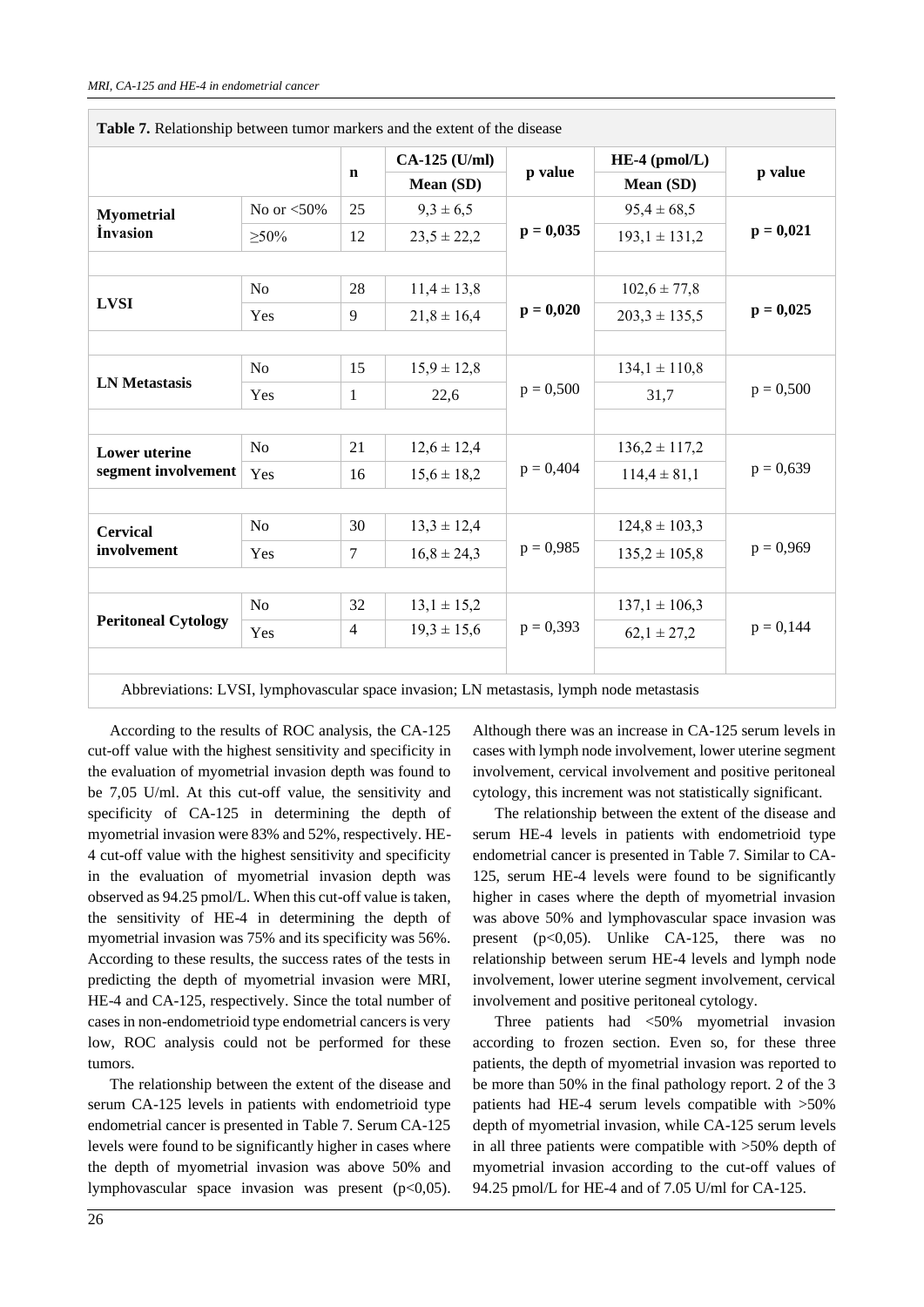### **Discussions**

Although endometrial cancer is one of the most common cancers in the world, unlike other cancer types, there is no effective screening test to predict the extent of the disease and help the surgeon planning the procedure. Imaging methods such as MRI, CT scan and ultrasonography are used for the evaluation; however, the need for a simple and cost-effective screening method still stands to be established.

CA-125, one of the tumor markers studied and shown to be effective in endometrial cancer, is a molecule secreted from tissues originating from mesothelial and coeliac epithelium (such as the peritoneum, pleura, pericardium, endometrium, endocervix and fallopian tubes). CA-125 is a marker with high sensitivity for ovarian cancer. There are studies showing an increase in the serum concentrations of CA-125 in endometrial cancer [12-14]. The increment is significant, especially in advanced stages. The standard cut-off value for CA-125 is 35 U/ml. However, lower cutoff values are more sensitive to show the depth of myometrial invasion and lymph node metastasis.

In two studies, CA-125 cut-off value was taken as 20 U/ml. In one of these studies, the sensitivity and specificity of CA-125 determining the myometrial invasion were 63% and 71%, respectively [15]. In the other study, the sensitivity and the specificity of CA-125 in detecting endometrial cancer patients were 70% and 71%, respectively [16].

In our study, similar to the previous studies, preoperative CA-125 serum levels were found to be significantly higher in cases where the depth of myometrial invasion was above 50% and lymphovascular space invasion was present. When the cut-off value is taken as 7,05 U/ml, CA-125 predicts the depth of myometrial invasion with 83% sensitivity and 52% specificity. In previous studies, it has been shown that serum CA-125 levels can increase significantly in the presence of poor prognostic factors, such as lymph node metastasis and advanced stages. We detected increased serum CA-125 levels in such cases, but the increment was not statistically significant. The reason for this may be the early-stage disease detected in most of the patients who participated in the study.

Human Epididymis Protein-4 was first shown on the distal epididymis epithelium and was discovered as a protease inhibitor involved in sperm maturation [17,18]. HE-4 is a member of the whey acidic protein family and is a protease inhibitor with immunoprotective effects [19]. Although the mechanism of action of HE-4 is not fully understood, it is thought that HE-4 plays an important role in cell migration, cell invasion and regulation of the extracellular matrix. After HE-4 was included in the "NCCN ovarian cancer diagnosis and treatment

guidelines" in 2012, HE-4 was also started to be investigated in endometrial cancers. In their study, Moore et al. showed that serum HE-4 levels were significantly different between patients with endometrial cancer and healthy individuals [9].

Angioli et al. showed that the HE-4 level with the highest sensitivity and specificity in endometrial cancer is 70 pmol/L [11]. Later, studies have shown that the increase in pre-operative serum HE-4 levels is an independent risk factor in terms of mean survival, disease-free survival and progression-free survival. HE-4 is also helpful in predicting the need for lymph node dissection before surgery [20]. In our study, similar to the previous studies, serum HE-4 levels were found to be significantly higher in cases where the depth of myometrial invasion was more than 50%. When the cutoff value was taken as 94,25 pmol/L, the sensitivity and specificity of HE-4 were found to be 75% and 56%. In our study, it can be seen that there is a significant relationship between the presence of lymphovascular space invasion and serum HE-4 levels.

Studies have shown that the increment in serum HE-4 levels is not associated with pathological subtypes and estrogen sensitivity [21]. The significant relationship between the depth of myometrial invasion and these two serum tumor markers in type 1 endometrial cancer disappears when a small number of type 2 endometrial cancer patients are included in the study; it is evaluated that serum HE-4 and CA-125 levels do not increase in type 2 cancer.

In the studies of Moore and Mutz-Dehbalaie, no significant relationship was found between HE-4 and the presence of lymph node metastasis [10,22]. However, there are many studies in the literature showing that there is a significant relationship between serum HE-4 levels and lymph node positivity [23,24]. In our study, no significant relationship was found between serum CA-125 and HE-4 levels and patients with positive lymph nodes in endometrial cancer. The reason for this may be that the sample size of the study did not consist of a large number of cases. Among the existing patients, the number of patients with positive lymph nodes is relatively few.

In previous studies, magnetic resonance imaging has been shown to have the highest sensitivity and specificity in the evaluation of the depth of myometrial invasion in endometrial cancer. In two studies, the sensitivity of MRI in predicting the depth of myometrial invasion was 84% and 89%, and specificity was 71% and 100%, respectively [25,26]. In our study, similar to the other studies, the sensitivity of magnetic resonance imaging in the evaluation of the depth of myometrial invasion in cases with endometrial cancer was 87.1% and the specificity was 86.7%.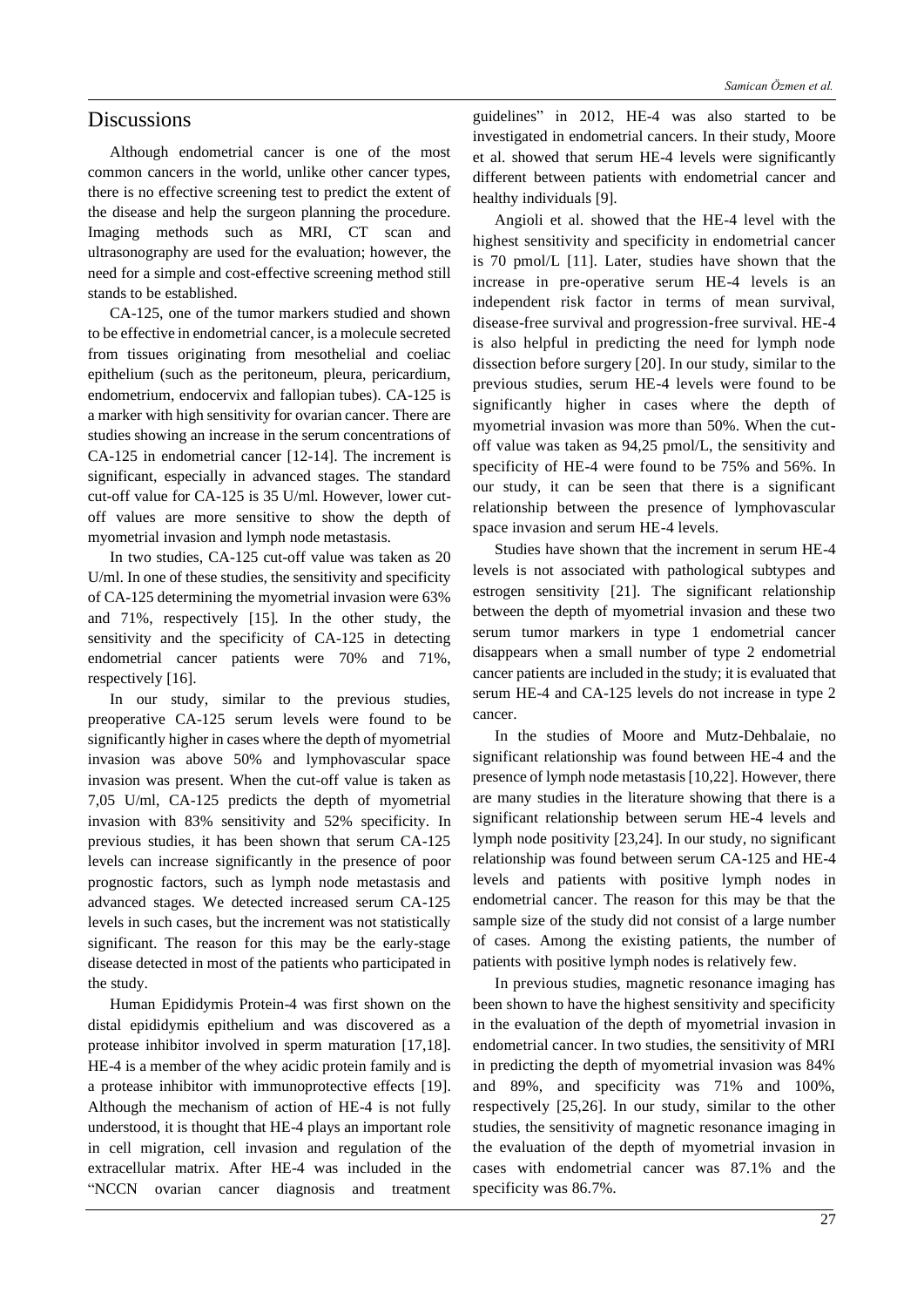In our study, similar to the previous studies, the most successful method in predicting the depth of myometrial invasion before the operation is magnetic resonance imaging, followed by HE-4 and CA-125, respectively. Nevertheless, measurement of serum CA-125 and HE-4 levels stands out as a valuable method in preoperative assessment of the extent of the disease in patients with endometrial cancer. Measurement of serum tumor markers is a simpler and less-costly method compared to MRI.

Evaluation by ultrasonography has not been found to have significant success in predicting the cases where the depth of myometrial invasion is above 50%, and a cut-off value in terms of endometrial thickness could not be determined in ultrasonographic evaluation.

The limitations are that the MR images were evaluated by a single radiologist, the study was performed in a singlecenter, the number of patients included in our study was relatively low, and the patient distribution was not homogeneous in terms of stage, lymph node metastasis, lower uterine segment involvement, lymphovascular space invasion, and endometrial cancer types.

The strengths of our study are that it is a prospective study. In addition, both MRI and serum markers were used in the same patient during the evaluation, and the success of different examinations was evaluated in the same patient. In similar studies in the literature, imaging methods, serum tumor markers and their combinations were compared among themselves in evaluating the severity of the disease. For our knowledge, our study is the first study comparing the success of imaging methods and serum tumor markers to each other in evaluating the extent of the disease, and this is one of the strengths of our study.

## **Conclusions**

Although magnetic resonance imaging is still the best examination for the pre-operative prediction of endometrial cancer spread and myometrial invasion depth, in this study, it has been clearly shown that measuring CA-125 and HE-4 serum levels are simpler and less costly methods and can be used for preoperative evaluation. It should be kept in mind that, in further studies with higher populations and better distribution of stages and endometrial cancer types, more successful results can be obtained in the use of these serum markers alone or in combination with each other.

# Conflict of interest disclosure

There are no known conflicts of interest in the publication of this article. The manuscript was read and approved by all authors.

## Compliance with ethical standards

Any aspect of the work covered in this manuscript has been conducted with the ethical approval of all relevant

bodies and that such approvals are acknowledged within the manuscript.

### References

- 1. Bray F, Ferlay J, Soerjomataram I, Siegel RL, Torre LA, Jemal A. Global cancer statistics 2018: GLOBOCAN estimates of incidence and mortality worldwide for 36 cancers in 185 countries. *CA Cancer J Clin*. 2018;68(6):394-424. doi: 10.3322/caac.21492
- 2. Ferlay J, Soerjomataram I, Dikshit R, Eser S, Mathers C, Rebelo M, Parkin DM, Forman D, Bray F. Cancer incidence and mortality worldwide: sources, methods and major patterns in GLOBOCAN 2012. *Int J Cancer*. 2015;136(5):E359-86. doi: 10.1002/ijc.29210
- 3. Torres ML, Weaver AL, Kumar S, Uccella S, Famuyide AO, Cliby WA, Dowdy SC, Gostout BS, Mariani A. Risk factors for developing endometrial cancer after benign endometrial sampling. *Obstet Gynecol*. 2012;120(5):998- 1004. doi: 10.1097/aog.0b013e31826b9fef
- 4. Andreano A, Rechichi G, Rebora P, Sironi S, Valsecchi MG, Galimberti S. MR diffusion imaging for preoperative staging of myometrial invasion in patients with endometrial cancer: a systematic review and metaanalysis. *Eur Radiol*. 2014;24(6):1327-38. doi: 10.1007/s00330-014-3139-4
- 5. Seagle BL, Alexander AL, Lantsman T, Shahabi S. Prognosis and treatment of positive peritoneal cytology in early endometrial cancer: matched cohort analyses from the National Cancer Database. *Am J Obstet Gynecol*. 2018;218(3):329.e1-329.e15. doi: 10.1016/j.ajog.2017.11.601
- 6. Mariani A, Dowdy SC, Cliby WA, Gostout BS, Jones MB, Wilson TO, Podratz KC. Prospective assessment of lymphatic dissemination in endometrial cancer: a paradigm shift in surgical staging. *Gynecol Oncol*. 2008;109(1):11-8. doi: 10.1016/j.ygyno.2008.01.023
- 7. Baser E, Gungor T, Togrul C, Turkoglu O, Celen S. Preoperative prediction of poor prognostic parameters and adjuvant treatment in women with pure endometrioid type endometrial cancer: what is the significance of tumor markers? *Eur J Gynaecol Oncol*. 2014;35(5):513-8.
- 8. Schummer M, Ng WV, Bumgarner RE, Nelson PS, Schummer B, Bednarski DW, Hassell L, Baldwin RL, Karlan BY, Hood L. Comparative hybridization of an array of 21,500 ovarian cDNAs for the discovery of genes overexpressed in ovarian carcinomas. *Gene*. 1999;238(2):375-85. doi: 10.1016/s0378-1119(99)00342-x
- 9. Moore RG, Brown AK, Miller MC, Skates S, Allard WJ, Verch T, Steinhoff M, Messerlian G, DiSilvestro P, Granai CO, Bast RC Jr. The use of multiple novel tumor biomarkers for the detection of ovarian carcinoma in